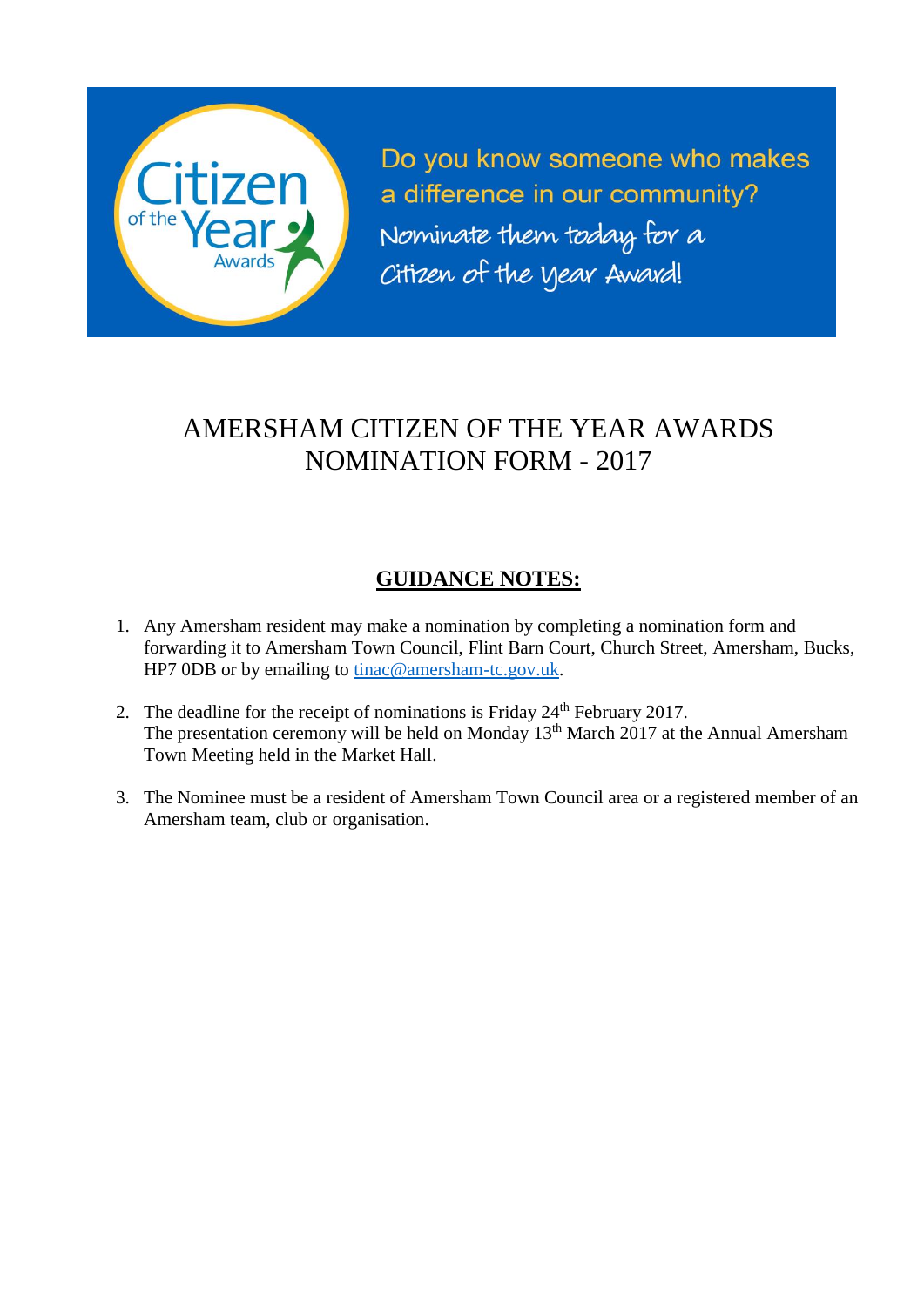## AMERSHAM CITIZEN OF THE YEAR AWARDS 2017 NOMINATION FORM

I nominate the following person for the following category: (please tick the appropriate box)

| Please Note: Senior awards for 60yrs & over | Junior awards for 18yrs & under |
|---------------------------------------------|---------------------------------|
| Citizen of the Year                         | Junior Citizen                  |
| <b>Business Award</b>                       |                                 |
| Name:                                       | D.O.B                           |
| Address:                                    |                                 |
| Telephone No:                               | Email                           |

#### **THE RECOMMENDATION:**

Please set out details of how the nominee has made a significant contribution in their area of activity & whether it is in the public, private or voluntary sectors. We are looking for people

- with exemplary service, paid or unpaid, who have changed things, with an emphasis on practical achievement;
- have demonstrated innovation and entrepreneurship;
- are examples of the best sustained and selfless voluntary service or have delivered in a way that has brought distinction to Amersham;

It is important that you give as much detail as possible about what your nominee has achieved which makes them stand out.

1) In what role(s) or area(s) has the nominee excelled?